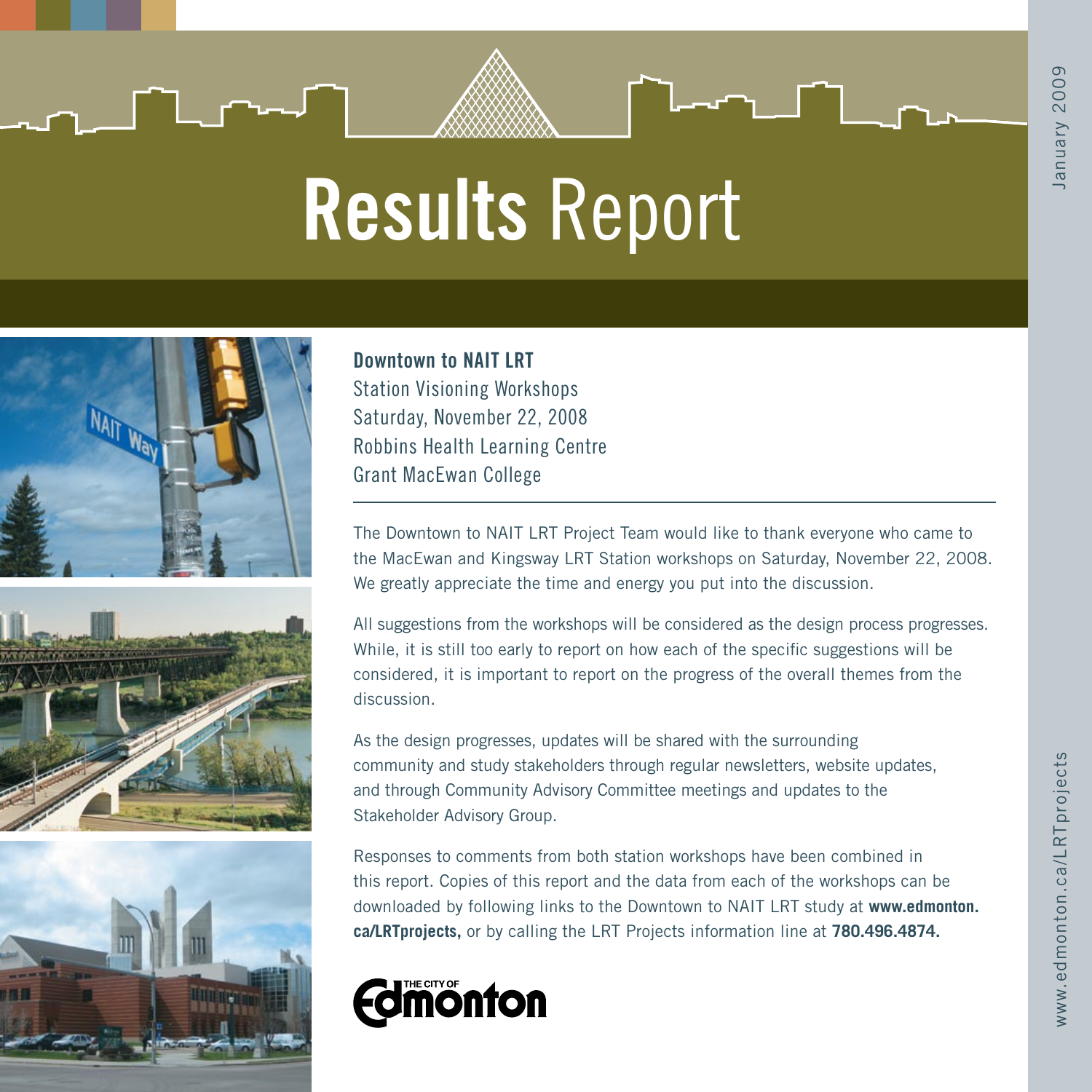# Station security and personal safety considerations

"Station design to be a community "landmark symbol" and fit/ compliment existing community"

(Kingsway Workshop)

# What we heard

Use lighting/clear sight lines/other design elements to ensure transit facilities and surrounding areas do not become a staging area for criminal activity.

#### What we're doing

The use of Crime Prevention Through Environmental Design (CPTED) principles is highly important to the design of the station and to ensure it is a positive development for the surrounding community.

The project team will place a high importance on CPTED design principles. We will also seek out expertise to review the designs and ensure appropriate measures are taken.

# What we heard

Deal pro-actively with homeless issues, crime, and vandalism.

#### What we're doing

Stations will be designed to discourage graffiti and other vandalism (through use of open sight lines, building materials, security features).



ETS has launched a Transit Watch program – a public awareness and crime prevention program modeled after the "Neighbourhood Watch" program. As well, ETS participates with other community safety initiatives such as DARE (Drug Abuse and Resistance Education), Neighbourhood Watch, Safe Stranger, and Crime Stoppers.

#### What we heard

Provide security infrastructure such as emergency call stations, security cameras

#### What we're doing

Safety features including help phones, emergency call buttons, security cameras, and direct dial to security on payphones will be integrated into all transit facilities.

The project will work towards 100% security camera coverage at all LRT stations, the LRT platform, and the bus terminal. We will work with ETS security to ensure this infrastructure is located in the right place.

For more information on ETS security initiatives, see **www.takeETS.com** (click on "Facilities and Accessibility", click on "Safety and Security").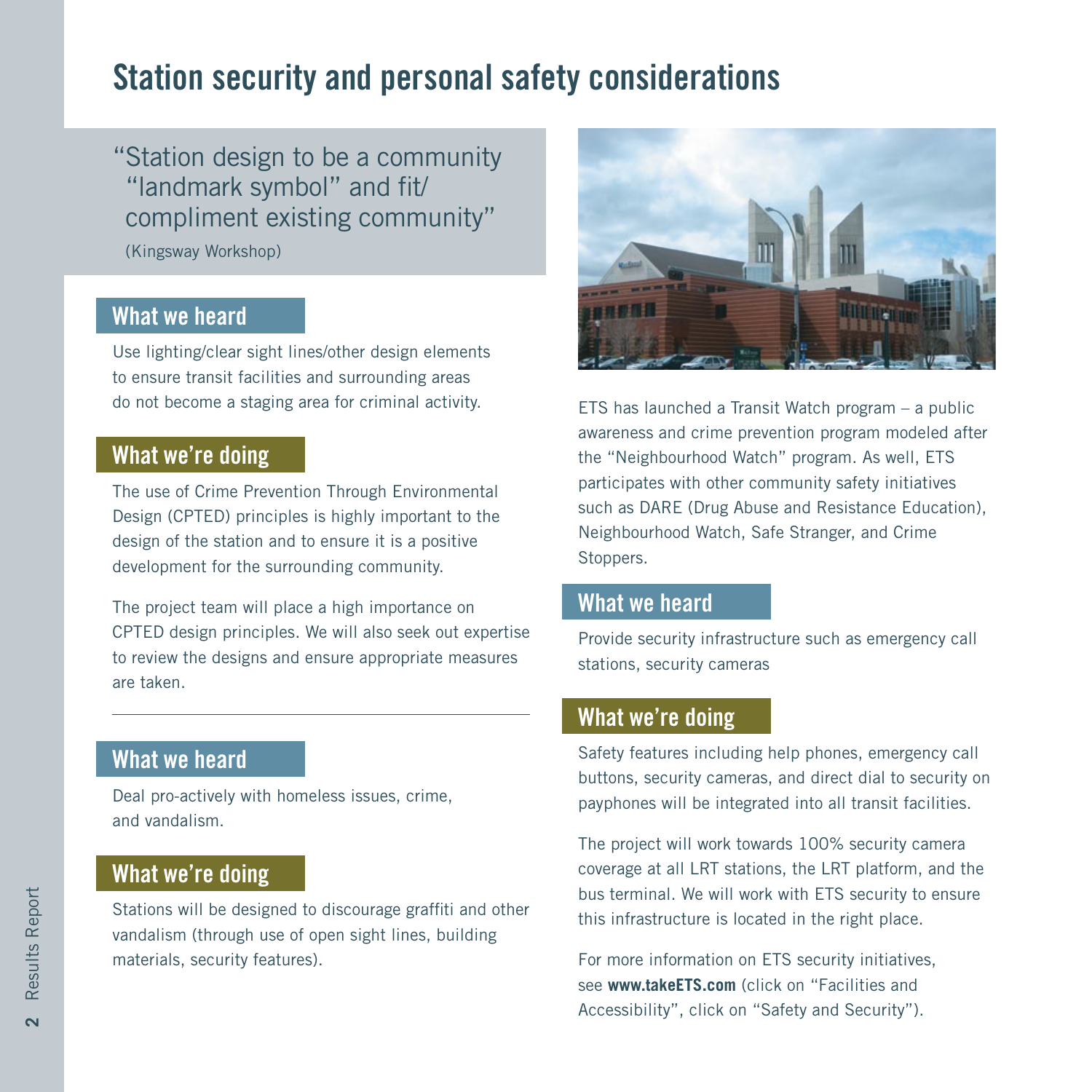## What we heard

Weather protection

# What we're doing

All stations will have an indoor heated waiting area to provide weather protection for LRT and bus patrons.

# What we heard

Extended community use around the station

#### What we're doing

The design will explore opportunities for commercial kiosks/café.

Community amenity space is important and will be incorporated where it is feasible and reasonable.

# What we heard

24 hour physical presence – patrols by police and security with an office on-site

#### What we're doing

ETS security provides roaming patrols to all LRT properties

On-site security offices will be explored. For the MacEwan Station, this will include reviewing coverage from the main ETS security office, which is located at the nearby Churchill LRT Station.

"Provide adequate number of crossing locations for pedestrians, bikes, vehicles, etc."(Kingsway Workshop)

#### What we heard

Pedestrian access to Kingsway Garden Mall via a pedestrian overpass

#### What we're doing

Providing safe/convenient pedestrian access from transit facilities to major activity centres such as Kingsway Garden Mall is a high priority.

Pedestrian routes were examined between the transit facilities and Kingsway Garden Mall. Because of the location of other pedestrian destinations, sidewalks, and intersections, a pedestrian overpass would not address pedestrian safety concerns from the transit facilities to Kingsway Garden Mall.

Pedestrians will always choose the most convenient and direct route. Pedestrian overpasses require a longer travelling time, and other jurisdictions have found the overpasses are not used where there are more convenient options. A greater safety hazard will exist if safety measures are not in place for the more direct street-level route.

Intersection design will review pedestrian crossing data to ensure it allows for safe/convenient circulation.

A safety audit will be completed on all intersections by the American Public Transportation Association (APTA).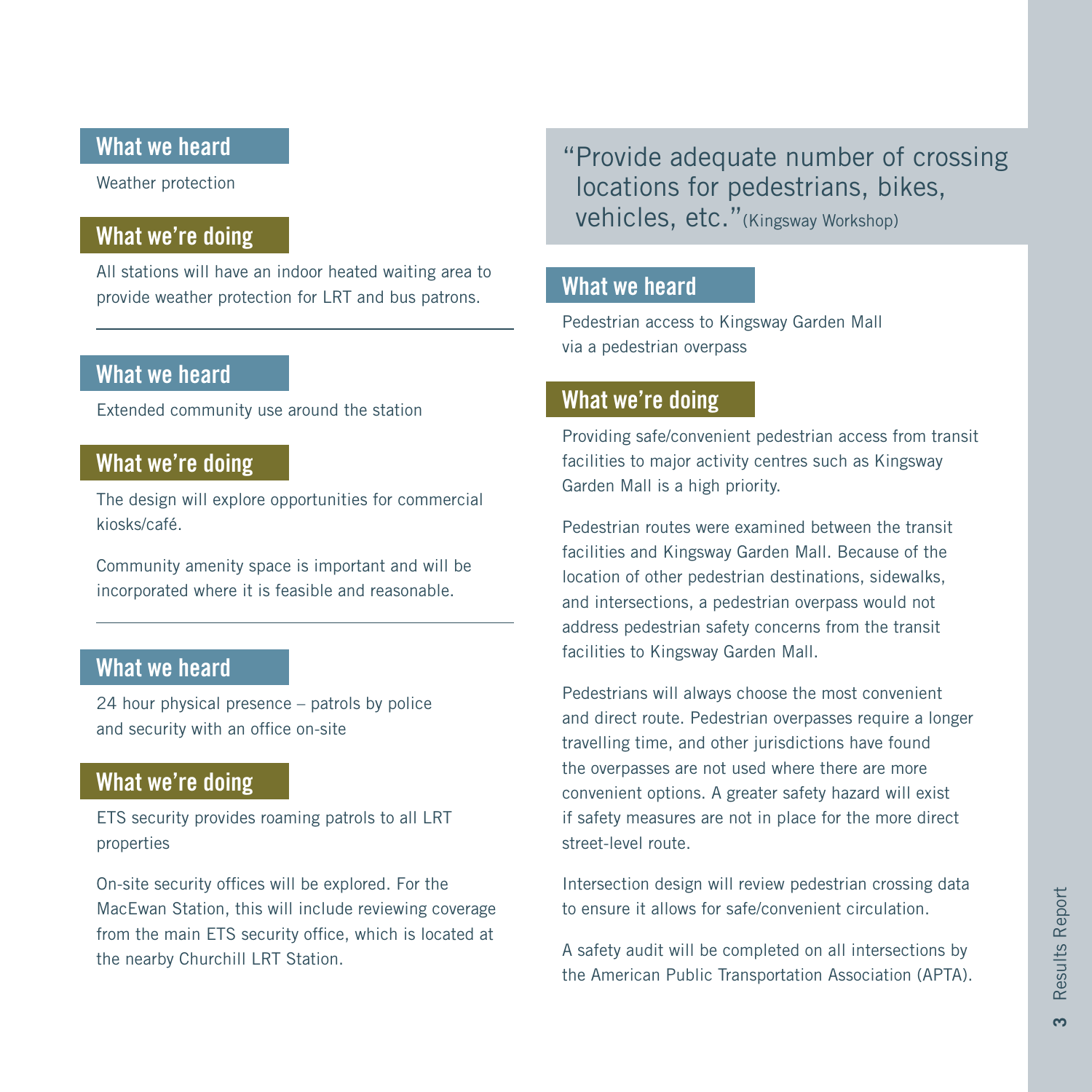# Ideas and concepts to integrate the station into adjacent communities

#### What we heard

Design for winter/protect for weather.

# What we're doing

All stations will have an indoor heated waiting area to provide weather protection for LRT and bus patrons.

# What we heard

Park and ride

# What we're doing

The potential for park and ride was reviewed during the earlier planning phase, where it was found that there wasn't sufficient land available in the area to provide park and ride. Also, as the stations are very close to downtown, few users would benefit from using use the area for park and ride.

However, we recognize the concern from the adjacent communities and businesses regarding the potential for parasitic parking. We will review the area and determine what measures may be available to reduce the potential for parasitic parking in adjacent areas, including expanding or revising current Residential Parking Programs that are in place.

A public information campaign will discourage patrons from trying to park and ride on the Downtown to NAIT LRT line. It will be advertised as a transit transfer/walkon/pick-up/drop off line only.

#### What we heard

Opportunity for daycare/adult respite program deficiencies

#### What we're doing

ETS offers free transit travel training sessions for individuals and groups. These sessions are customized to meet individual/group learning needs and objectives.

To learn more about the program or to organize a training session, contact the ETS Travel Training information line at **(780) 496-3000.**

#### What we heard

Need to have a workshop for the NAIT station (temporary and/or permanent).

#### What we're doing

A workshop for the temporary NAIT station will be held.

#### What we heard

Encourage more opportunities for business/retail adjacent, near or within the station

#### What we're doing

Space for retail kiosks will be explored.

Land use plans surrounding the stations encourage main street commercial development. When the LRT is in operation, it will provide more market to encourage this type of development.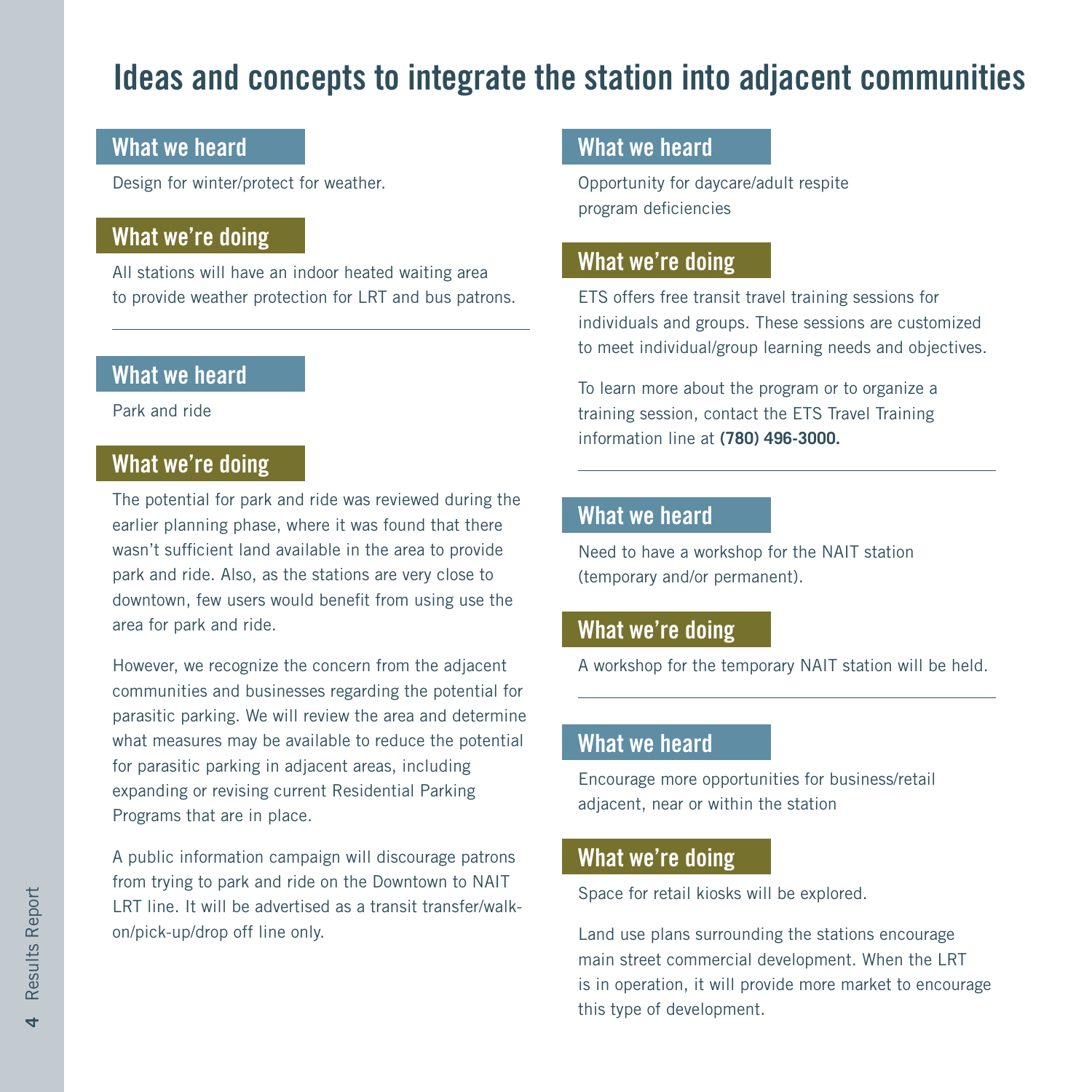# Important considerations for the movement of pedestrian, bicycle and vehicular trafficinto adjacent communities



#### What we heard

Crossing safety delineates where the crossings are

# What we're doing

We will explore different crossing treatments to reflect this theme.

Industry standards and operating practices will be followed to ensure consistency and clarity of crossing devices.

# What we heard

Trains at grade: general impact on major traffic arteries

#### What we're doing

City Council made a decision when reviewing the Concept Plan to remove roadway capacity in order to encourage more transit ridership.

"Station underground and protected" (MacEwan Workshop)

Efforts will be made to minimize the impact on traffic within the available roadway capacity, recognizing that priority will be given to LRT and supporting a pedestrian friendly environment.

#### What we heard

Underground pedway to the hospital

#### What we're doing

The project team has been working with the health authority, and we are committed to ensuring safe and fully accessible pedestrian connections are available between the LRT station and the hospital. However, the City can not plan facilities on hospital land.

#### What we heard

Underground station at NAIT

#### What we're doing

Planning for a station north of Princess Elizabeth Avenue is beyond the scope of the Downtown to NAIT LRT study.

However, the City of Edmonton will work with NAIT to determine the ultimate location of the NAIT Station as part of the upcoming Northwest LRT study.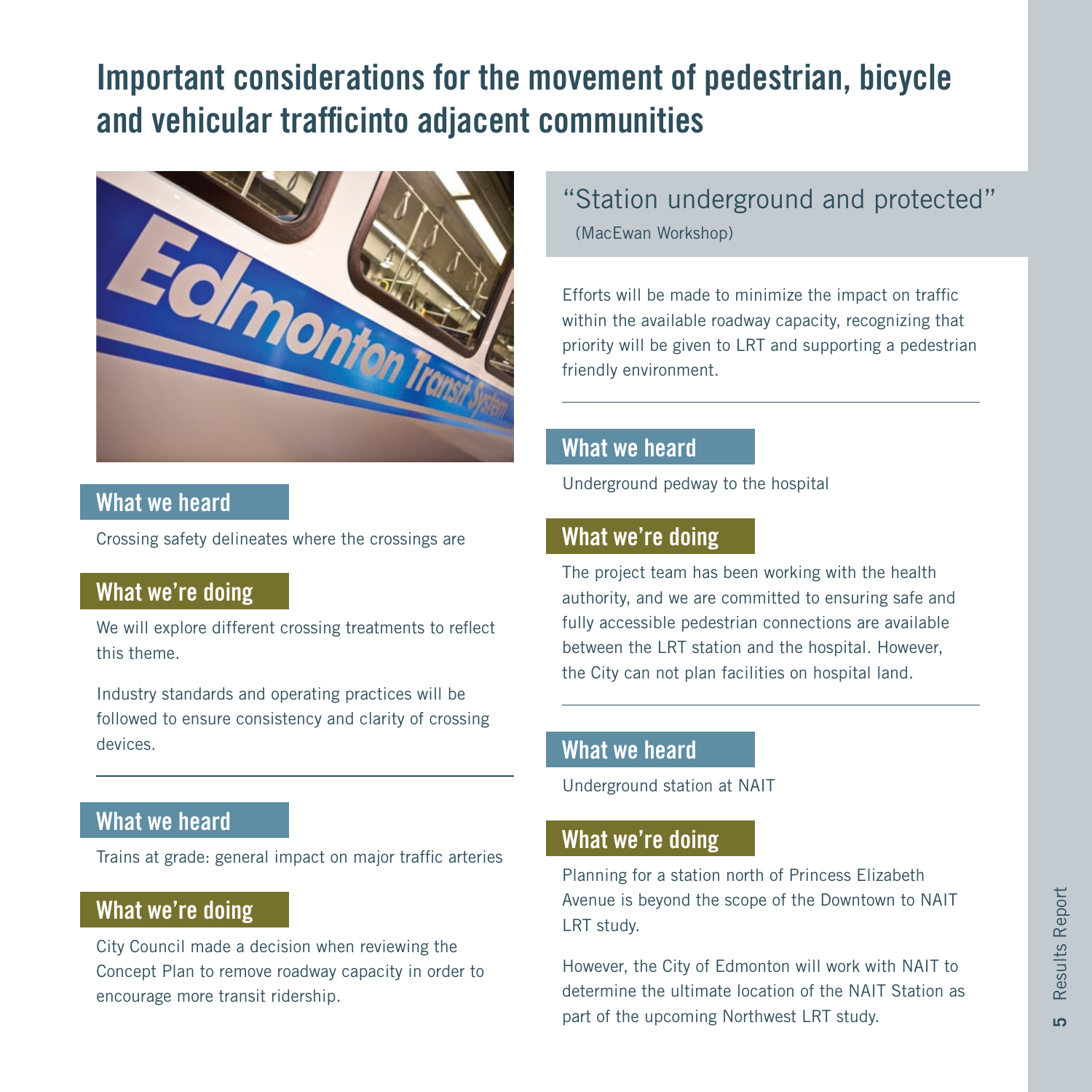"Because of existing neighborhood challenges such as social services, social agencies, half way houses, what can you do to mitigate the station becoming a hang out area?"

(Macewan Workshop)

# What we heard

Physical separation between private and public property

# What we're doing

This will be reviewed as design continues (including design of the multi-use trail). Options include landscaping, screen fencing, or less visually intrusive methods.

# What we heard

Provide adequate number of crossing locations for pedestrians, bikes, vehicles, etc.

# What we're doing

A pedestrian and cyclist friendly environment is important and will be enhanced through the addition of the new multi-use trail.

Pedestrian and cyclist crossings will be provided at all stations, intersections, and at key mid-block locations.

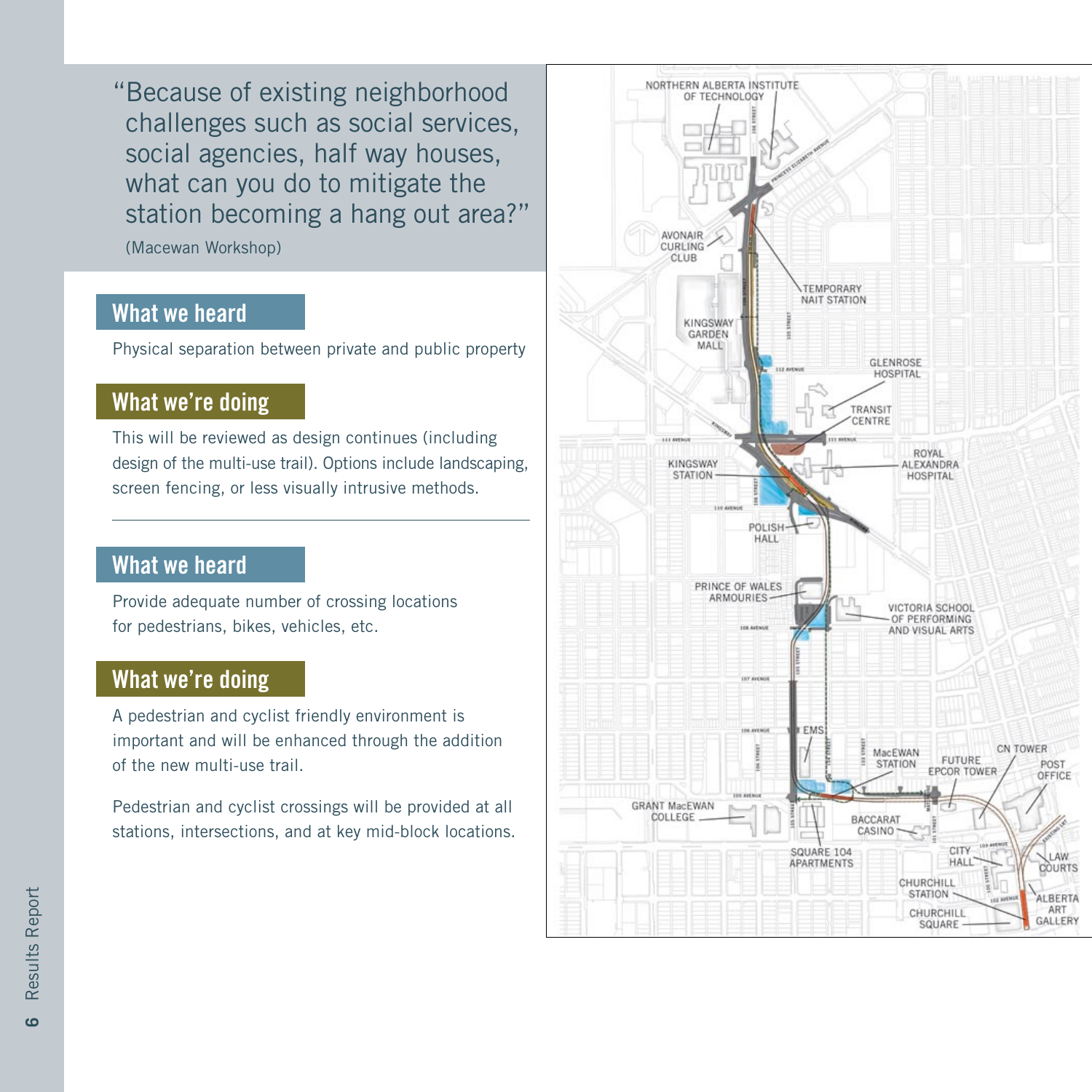# LRT station features of other stations in Edmonton or elsewhere that people like – and dislike

#### What we heard

Weather protection for people waiting for train (cold wind)

## What we're doing

All stations will have an indoor heated waiting area to provide weather protection for LRT and bus patrons.

#### What we heard

Station underground and protected

#### What we're doing

The Downtown to NAIT LRT plan does not include underground LRT stations; however, there will be indoor heated waiting areas.

## What we heard

Look at raised pedestrian crossing from LRT/hospital/ transit to mall. Avoid surface congestion at intersections.

# What we're doing

Pedestrian routes were examined between the transit facilities and Kingsway Garden Mall. Because of the location of other pedestrian destinations, sidewalks,

# "Better integration of bus and (MacEwan) LRT Station"

(MacEwan Workshop)

and intersections, a pedestrian overpass would not address pedestrian safety concerns from the transit facilities to Kingsway Garden Mall.Pedestrians will always choose the most convenient and direct route. Pedestrian overpasses require a longer travelling time, and other jurisdictions have found the overpasses are not used where there are more convenient options. A greater safety hazard will exist if safety measures are not in place for the more direct street-level route.

The project team has been working with the health authority, and we are committed to ensuring safe and fully accessible pedestrian connections are available between the LRT station and the hospital. However, the City can not plan facilities on hospital land.

Intersection design will review pedestrian crossing data to ensure it allows for safe/convenient circulation.

A safety audit will be completed on all intersections by the American Public Transportation Association (APTA).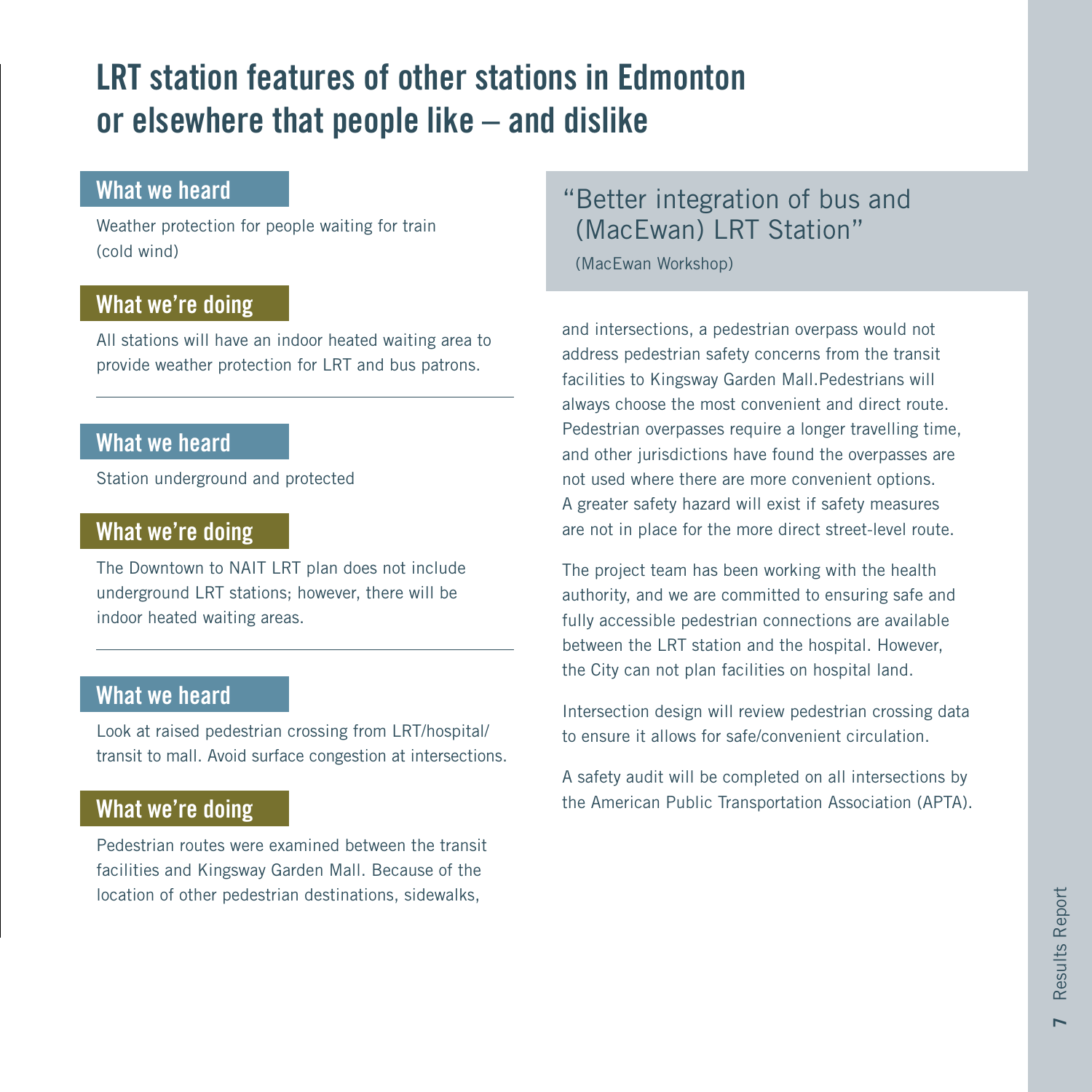

"Trains at grade: Causing gridlock and hampering emergency services" (MacEwan Workshop)

# What we heard

Integrate European-style café into the station

# What we're doing

The design will explore opportunities for commercial kiosks/café space.

# What we heard

Open station design – transparent with good sight lines

#### What we're doing

This will be incorporated.

# Parking lot issues/questions

#### What we heard

Provide copy of presentation/handouts

## What we're doing

These have been posted on the web at www.edmonton. ca/LRTprojects and circulated to the people who have asked to be on our contact list.

## What we heard

Concern noise and vibration assessments will not be extensive enough. Concerned about noise and vibration especially because there are so many curves.

#### What we're doing

The methodology for noise and vibration assessments is completed following industry standards and best practices used throughout North America.

We will complete building assessments prior to construction to measure pre-construction conditions. Should issues arise, baseline information will be in place.

The track curvature does provide noise challenges at specific locations. We will review engineering and operational modifications to address this (including potential for sound absorption materials, automatic lubricators, operating speeds).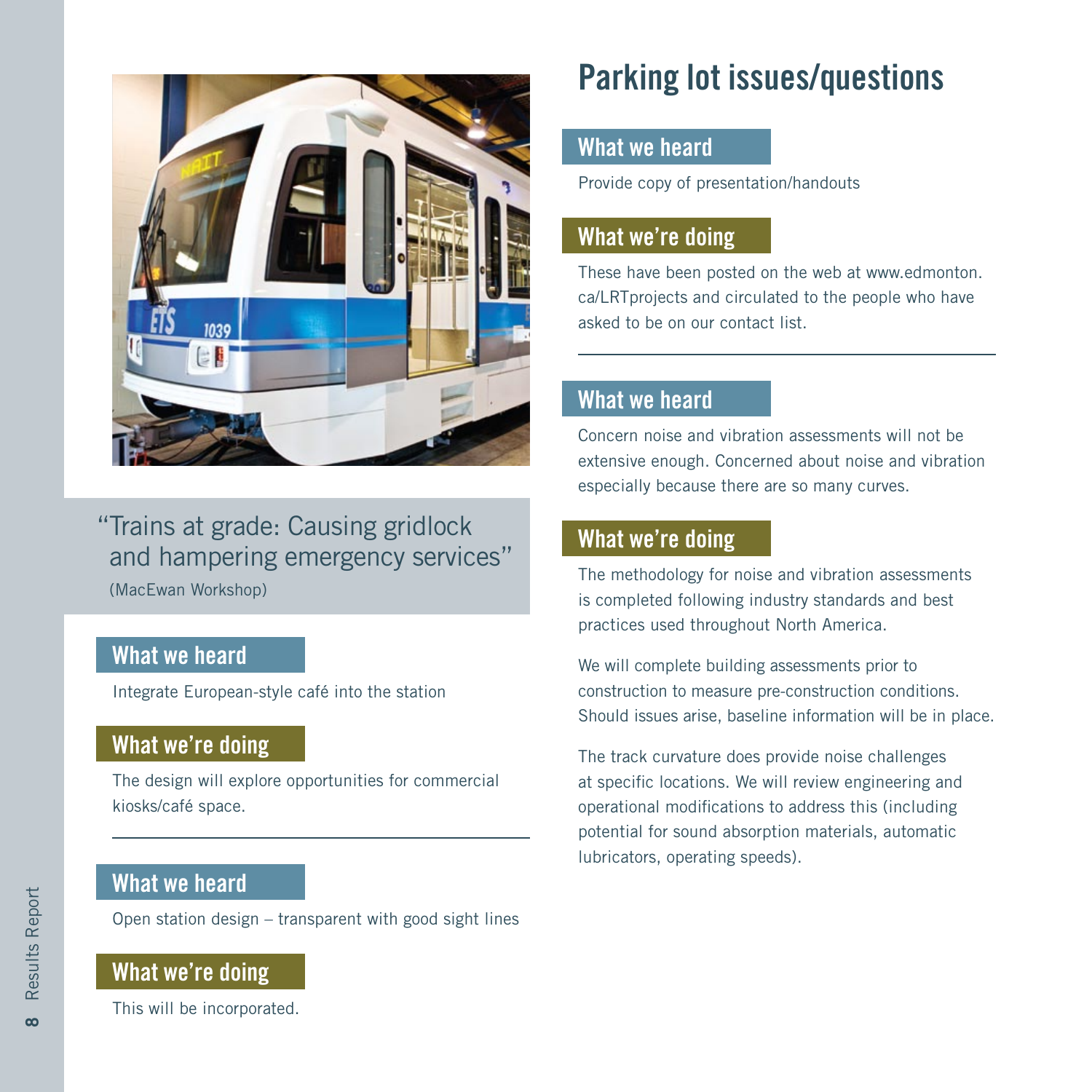Noise attenuation is only installed if predicted noise levels reach guidelines outlined in City Policy. A noise study was completed using the methodology outlined in this policy for the Downtown to NAIT study, and noise levels predicted for the future do not meet thresholds for noise attenuation.

### What we heard

Need financial details of both the engineered solution using existing project budget and the solution after addressing all of the mitigating issues in order to calculate cost escalations.

## What we're doing

The project budget presented to City Council in September includes landscaping and architectural/ aesthetic features.

At this level of design, conceptual cost estimates are prepared. Detailed costs of specific items have not been developed at this time.

Project costs will be closely monitored and project costs will be reported as tender results are announced during the construction phase.

Detailed financial information on specific items will not be disclosed if it has the potential to negatively impact the City's financial interests through the tendering process.

# "Need to talk about NAIT station (temporary and/or permanent)"

(Kingsway Workshop)

#### What we heard

Show what features will be copied and avoided as compared to other stations like Southgate

#### What we're doing

Station concepts will be developed and information on specific features will be shared.

### What we heard

NAIT station has more importance for connections to mall than Kingsway station

#### What we're doing

Pedestrian connections to the Mall from both stations are important and will be provided.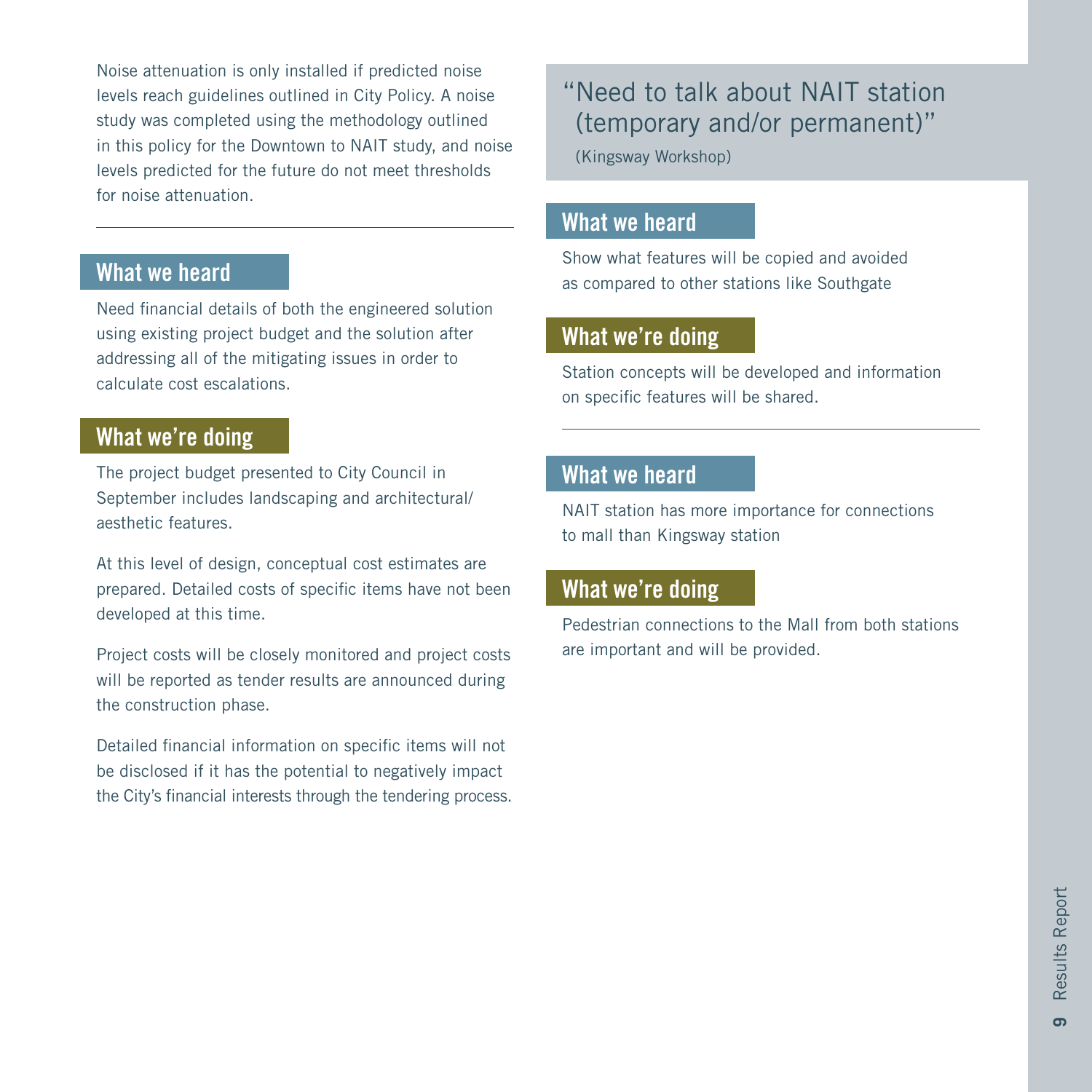# "Physical separation between private and public property"

(Kingsway Workshop)

#### What we heard

What is the plan for the Kingsway Mews? Options? What happens to tenants of Kingsway Mews (who are not owners)? Compensation by City? Property owners will not compensate. Tenants should be involved in negotiations, not just owners

## What we're doing

Engineers are working on options to reduce the property required on the Kingsway Mews site. This includes adjustments to the LRT station locations, and roadway design to avoid impacts to the existing buildings. Ensuring continued access and adequate parking is also important.

At this point we don't know for certain which owners/ tenants will be affected. Owners/tenants should proceed on the basis of "business as usual".

The City strives to assist affected business if they are required to relocate because of City infrastructure projects.

Affected businesses may include property owners and tenants of various kinds. Each party is responsible for their own interests and we deal with each individually. Any discussion with a tenant is independent of discussions with a property owner, as tenants' issues and needs are different. In addition, we keep information confidential as business issues are not public information.

# What we heard

Need details of underground costing vs. at grade (streetlevel)

#### What we're doing

The discussion of underground vs. street-level LRT was extensive throughout City Council's review of the Downtown to NAIT concept plan in July and September 2008.

Estimates to build the LRT underground for the entire alignment were included as part of these reports. The July 2008 Council report indicated an additional \$400 million would be needed to place the entire LRT alignment underground.

This report is available online at www.edmonton.ca/ LRTprojects (Downtown to NAIT LRT study>Publications and News)

This information was presented to City Council, who considered a motion to put the LRT underground. The motion was defeated.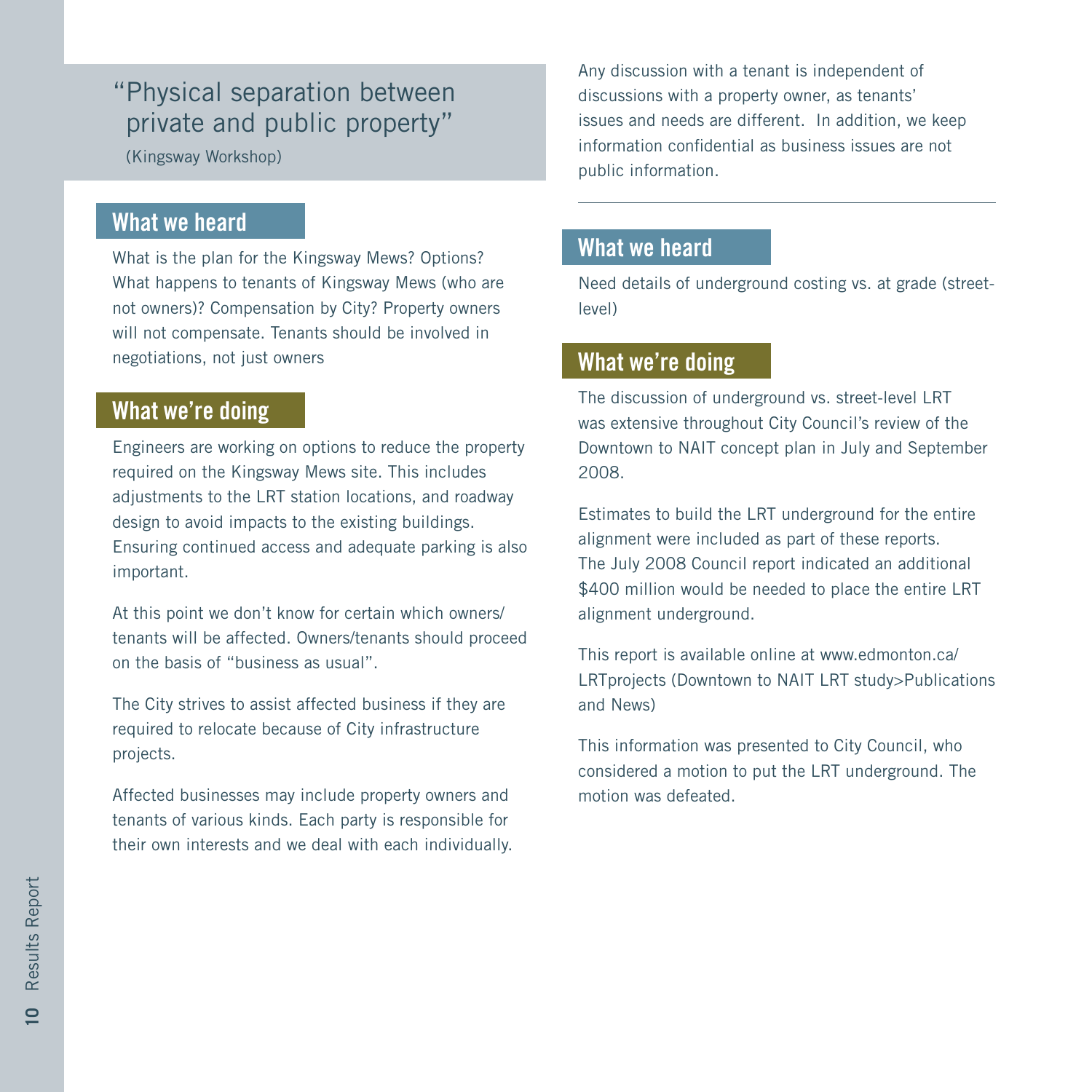

#### What we heard

Maintaining the service road will be an issue at temporary NAIT station

#### What we're doing

We will review this concern as part of the design process and provide an update in future reports.

# What we heard

The service road will become a kiss 'n ride area, so instead a good location needs to be designed and built for passenger drop-offs.

"Look at raised pedestrian crossing from LRT/hospital/transit to mall. Avoid surface congestion at intersections"(Kingsway Workshop)

#### What we're doing

We will review this concern as part of the design process and provide an update in future reports.

# What we heard

SISEM and Holy Rosary Church concerns:

- Safety for children and parishioners
- Limited access to daycare
- Limited access for emergency vehicles
- Vandalism
- Suggest the station be moved to the airport

#### What we're doing

These concerns will be addressed in the design of the temporary station. Specific measures to address these concerns will be discussed at a future workshop.

The permanent location of the NAIT station will be determined as part of the Northwest LRT study.